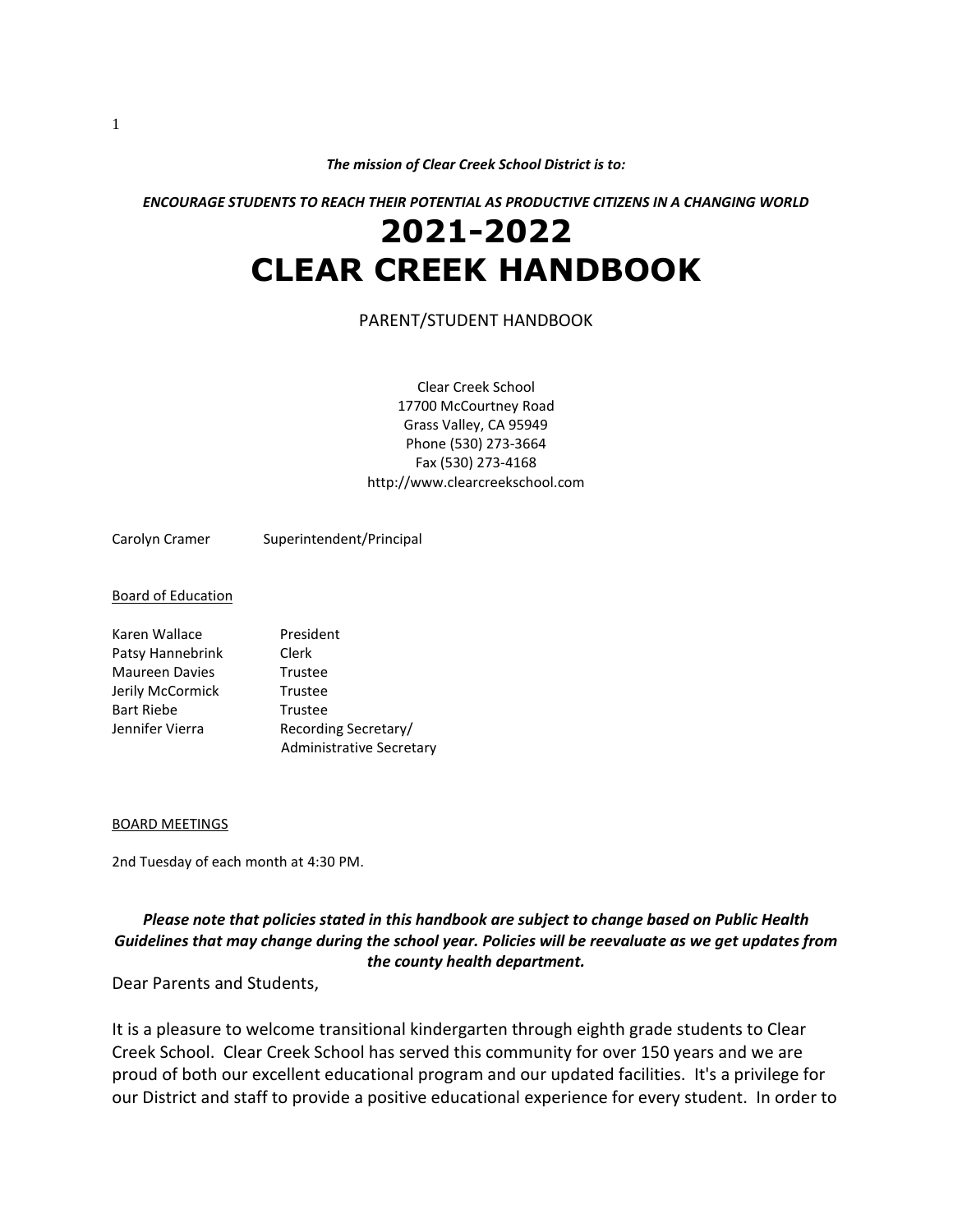carry out our goals, it is necessary to set standards of conduct, establish ongoing lines of communication, and provide vital information. This handbook has been compiled to help facilitate this process.

It is imperative for every student and parent to completely read and understand this entire handbook and keep it available for future reference.

If you have questions or concerns not covered by the information in the handbook, please call the school office or set up an appointment for a conference.

The Clear Creek Staff is looking forward to working together with parents and students to make this a truly excellent school year.

The Clear Creek School/District Staff

### **AADMINISTRATION AND OFFICE STAFF**

Patty Bielen Receptionist

**Scott W. Lay** Superintendent/Principal **Victoria Haas** District Business Secretary **Laura Flores** District Fiscal Services Advisor

#### **TEACHERS ASSIGNMENTS**

| <b>Andrea Hansen</b>     |
|--------------------------|
| <b>Jennifer Lubarsky</b> |
| Lisa Kauffman            |
| <b>Alexandra Steffen</b> |
| Susan Lemmons            |
| Jennifer Cariaga         |
| <b>Lisa Ross</b>         |
| <b>Kyle Daugherty</b>    |
| <b>Akasha Dykes</b>      |
| <b>Arinn Barrieau</b>    |
| Dianna Wilkinson         |

**Andrea Hansen** TK & K **1st Grade** 2nd Grade **Ard Grade 4th Grade Jennifer Cariaga** 5th Grade **6th Grade 7th Grade 8th Grade Intervention Teacher RSP** -Part time

#### **SCHOOL SUPPORT STAFF**

| Kim Gilliland   | Pro |
|-----------------|-----|
| Ray Groom       | Mai |
| Natalie Jeffers |     |

gram Aide/Librarian ntenance/Custodial Program Aide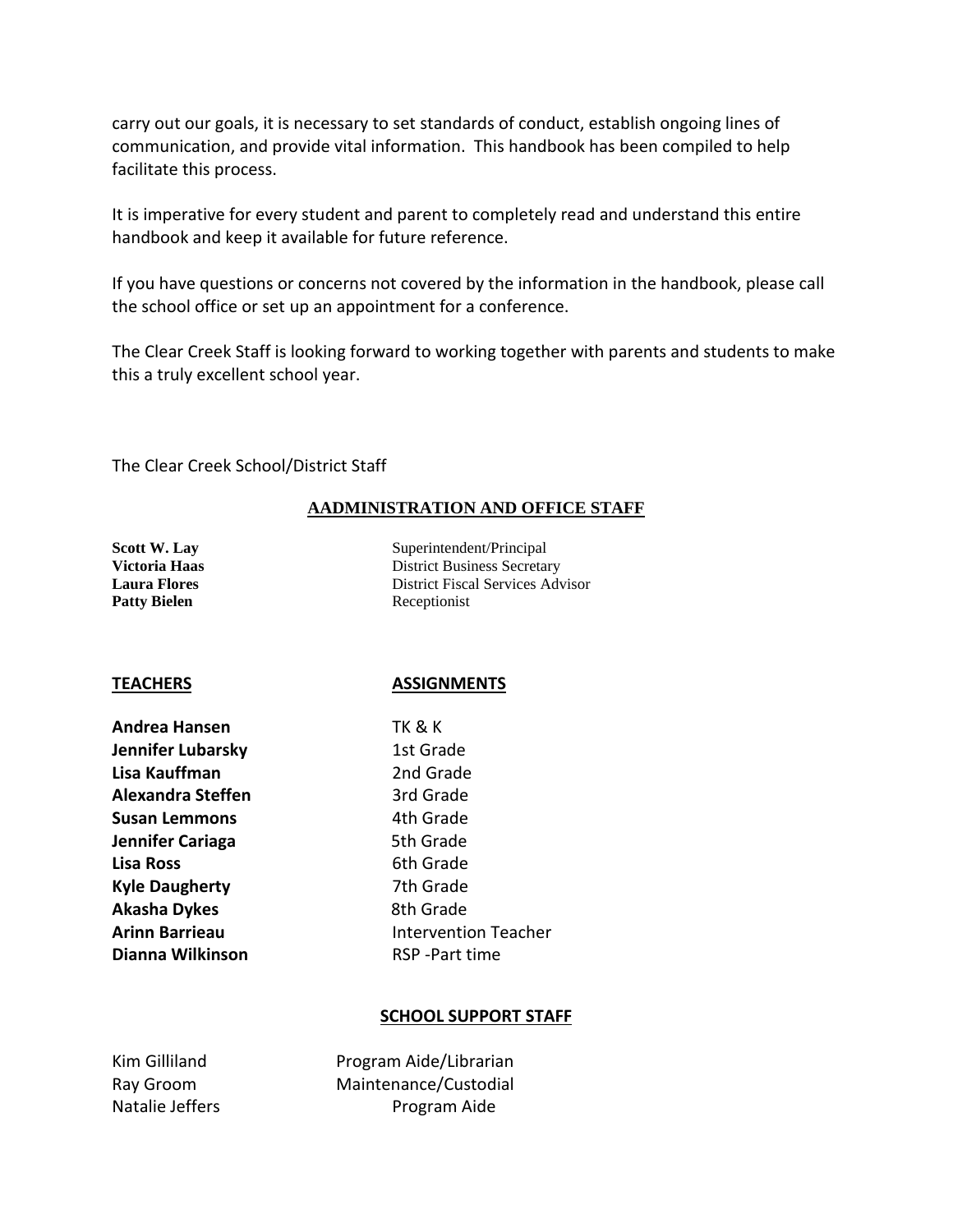TBD **After School Program** Kindell Tygart Business Official Lisa Vaughan School Secretary Jennifer Vierra **Admin.** Secretary/ Sp. Ed. Secretary Joleen Walker Health/Program Aide Poppi West Program Aide/Cafeteria Assistant

#### **ITINERANT SUPPORT STAFF**

| Stacie La Jeunesse | <b>School Nurse</b>              |
|--------------------|----------------------------------|
| Jackie Adorador    | Speech and LanguageTherapist     |
| Melanie Facundo    | Sp.Ed. Director and Psychologist |
| Nancy Zeisler      | Counselor                        |

#### **VOLUNTEER INFORMATION**

To achieve Clear Creek's goal of providing quality education and more individual attention to our students, parent and community volunteers are always encouraged and appreciated. There are a wide variety of jobs and commitments available; some on an ongoing basis, some intermittently. If you are interested in any of these, contact the school office to volunteer for any of the following positions:

Year Book Coordinator **Parent Teacher Club** School Site Council **Tutoring**, assisting students in class Sports Programs **Driving for field trips** Assisting the classroom teacher **Book Fair** Seasonal activities Environmental Education Fundraising events (Walk-a-Thon)

Please note that the Parent Teacher Club (PTC) members value your assistance with special activities and projects throughout the year. Positive and productive involvement by many people ensures in the overall success of our activities. Your help is appreciated.

#### **PARENT TEACHER CLUB**

The PTC and its committees meet once a month to coordinate activities and distribute funds. Parents will be notified of the time, place and agenda of these meetings through the monthly newsletter, calendar and flyers. Individual committees will meet as needed at the convenience of its members.

The 2021-2022 PTC Board Members:

Chairperson—Suzanne Carrington Treasurer—Carrie Ramsour Secretary—Stephanie Ferreira Fundraiser—Andrea Hansen

Please join this active group and dedicated parents! **PTC meetings will be held on the 3rd Tuesday of every month.** 

#### **ROOM HELPERS**

Room helpers assist and support the teachers in many class activities. Some of these activities include seasonal classroom parties and field trips

#### **SCHOOL SITE COUNCIL**

The Clear Creek School Site Council (SSC) is an advisory council which monitors an alphabet soup of special categorical funds and programs such as SIP, EIA, Title I, and Title VI. Additionally, this committee develops and monitors the School Improvement Plan, which prioritizes student and school needs to make Clear Creek School the best possible educational environment.

The Council consists of parents, teachers, a classified employee, and the Principal. Members and officers (chairperson and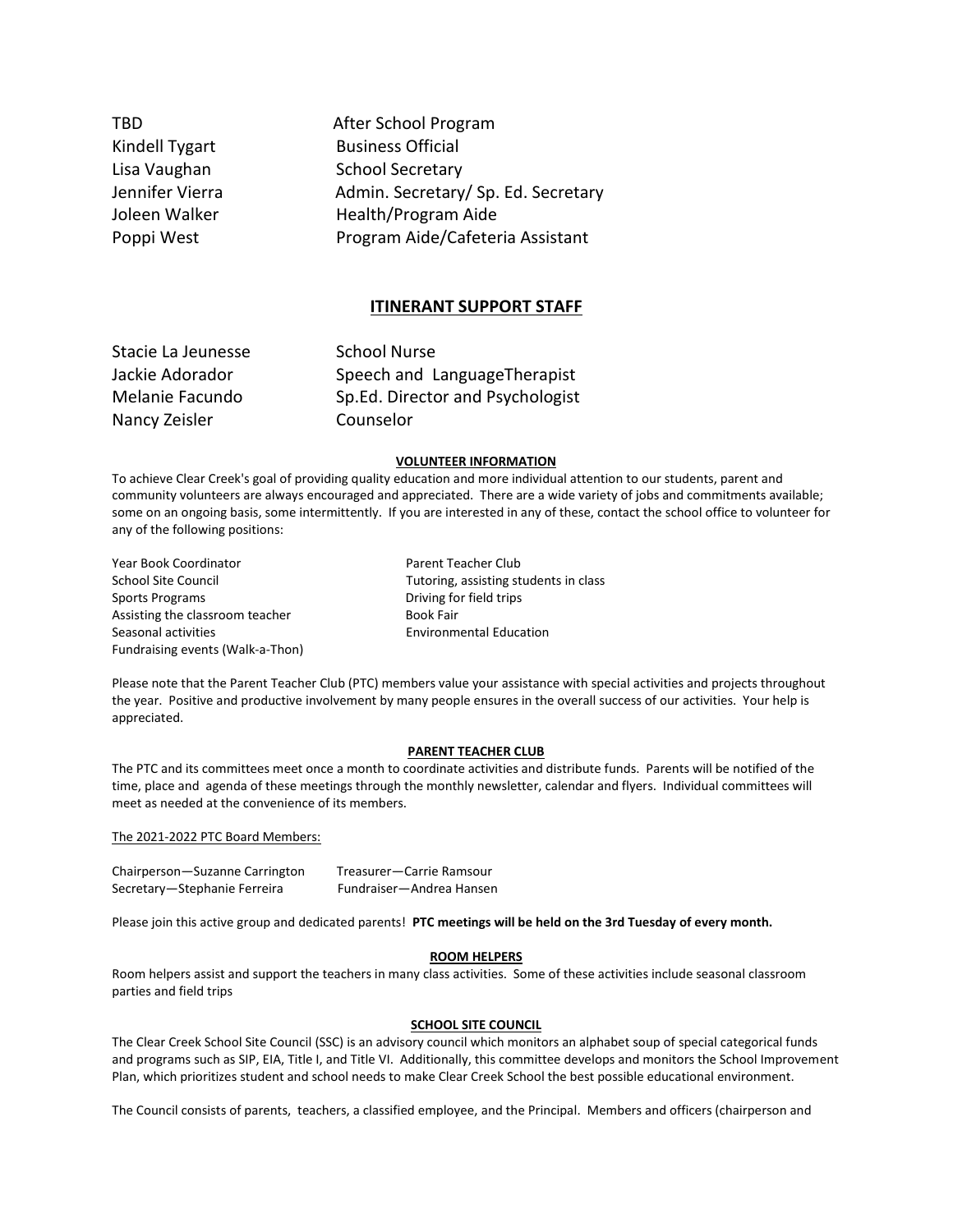secretary) are elected by the Council to fill any existing vacancies. Monthly meetings are held after school. The exact meeting dates are determined by the Council at the September meeting. An agenda is posted prior to every meeting.

We encourage your participation on the Council and invite you to attend our meetings. Your input regarding curriculum, textbooks, assemblies and other aspects that impact our children's education is important.

## **GOALS**

#### *Our goals are to provide Clear Creek Students the opportunity to:*

- Develop a lifetime love of learning and intellectual curiosity
- Become actively engaged in the learning process
- Possess relevant and meaningful knowledge
- Develop pride in their work and a feeling of self esteem
- Access, organize, and apply information
- Develop problem solving skills
- Communicate effectively
- Possess basic values
- Develop self discipline
- Have access to positive role models
- Have an appreciation of arts and nature
- Have an understanding and appreciation of cultural differences
- Develop inquiry of concepts and ideas rather than factual recall
- Possess an appreciation and understanding of health and safety
- Be able to make critical decisions in our global society
- Become a good manager of time, money, and property
- Have a sense of creativity, passion, and humor
- Develop a responsibility to the community
- Have hope and vision for the future

*"*The service and technology-driven global economy of the twenty-first century will demand a much higher level of intellectual attainment for a far greater percentage of workers than did the smokestack and agriculture-dominated one of the past. American business leaders have been telling educators that they seek employees who not only can read and compute but also can think creatively and critically and adapt to change." [from Its Elementary!, a publication of the California Department of Education]

It is our hope that these goals will prepare our students for the 21st century and beyond!

## **BELL SCHEDULE FOR CLEAR CREEK SCHOOL 2021-2022 SCHOOL YEAR**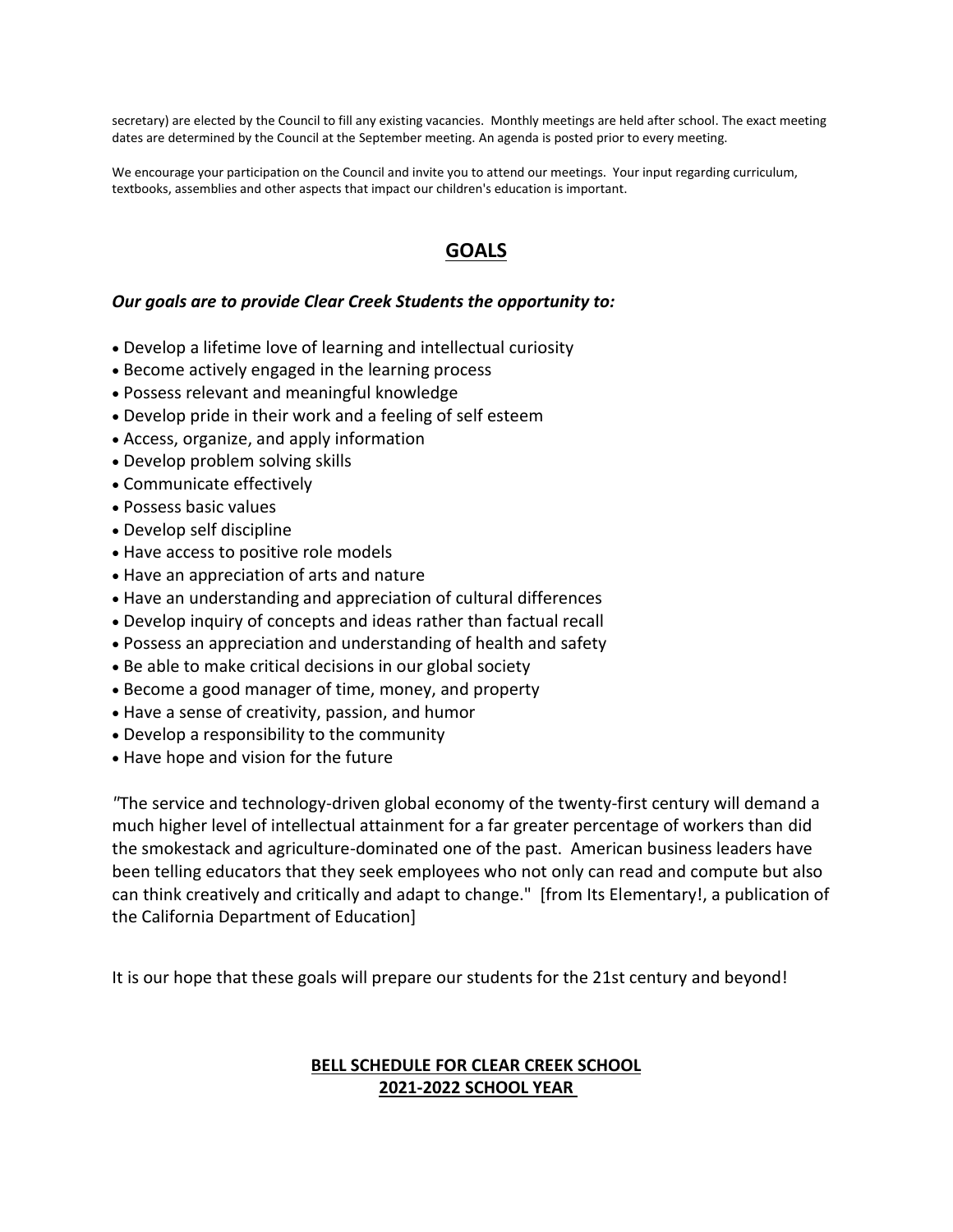| 8:30 AM                    | Line-up bell                               |
|----------------------------|--------------------------------------------|
| 8:35 AM                    | Classes begin                              |
|                            |                                            |
| $9:45-10:00$ AM            | TK and Kindergarten Nutritional Break      |
| $10:00 - 10:15$ AM         | <b>Nutritional Break, Grades 1-3</b>       |
| $10:15 - 10:25$ AM         | Nutritional Break, Grade 4-6               |
| $10:30 - 10:40$ AM         | Nutritional Break, Grade 7-8               |
|                            |                                            |
| $11:00 - 11:35 \text{ PM}$ | Lunch and Recess - Grades 1-3              |
| $11:30 - 12:05 \text{ PM}$ | Lunch and Recess - Grades 4-6              |
| $12:00 - 12:35 \text{ PM}$ | Lunch and Recess - Grades 7-8              |
|                            |                                            |
| 12:00 PM                   | <b>Transitional Kindergarten Dismissal</b> |
| $1:00$ PM                  | Kindergarten Dismissal                     |
| 2:40 PM                    | <b>Warning Bell</b>                        |
| $2:45$ PM                  | Monday-Thursday Dismissal 1st-8th Grades   |
| 1:30 PM                    | <b>Friday Dismissal 1st-8th Grades</b>     |

### *Students should arrive at school between 8:15 and 8:30 AM.*

#### **PHYSICAL DISTANCING**

While on campus outside, students and staff when not masked should encourage physical distance between themselves and others as practical.

## **FACE MASKS**

The District will follow the CDPH and local health department guidelines on face masks. All staff and students are required to wear face masks when indoors on campus.

#### **LUNCHES**

Lunches will be available to all students free of charge. Students must order lunches from their teacher during morning attendance. If your student will be late to school please call the office by 8:30 to order a lunch for the day.

## **EMERGENCY SCHOOL CLOSING**

If snow conditions make car travel unsafe, or if there are power outages, the school will be closed. Any such emergency will be broadcast by radio from the following radio stations: **KNCO 94.1 FM AND 830 AM. Please do not call KNCO.** Listen to this station between 6:00 AM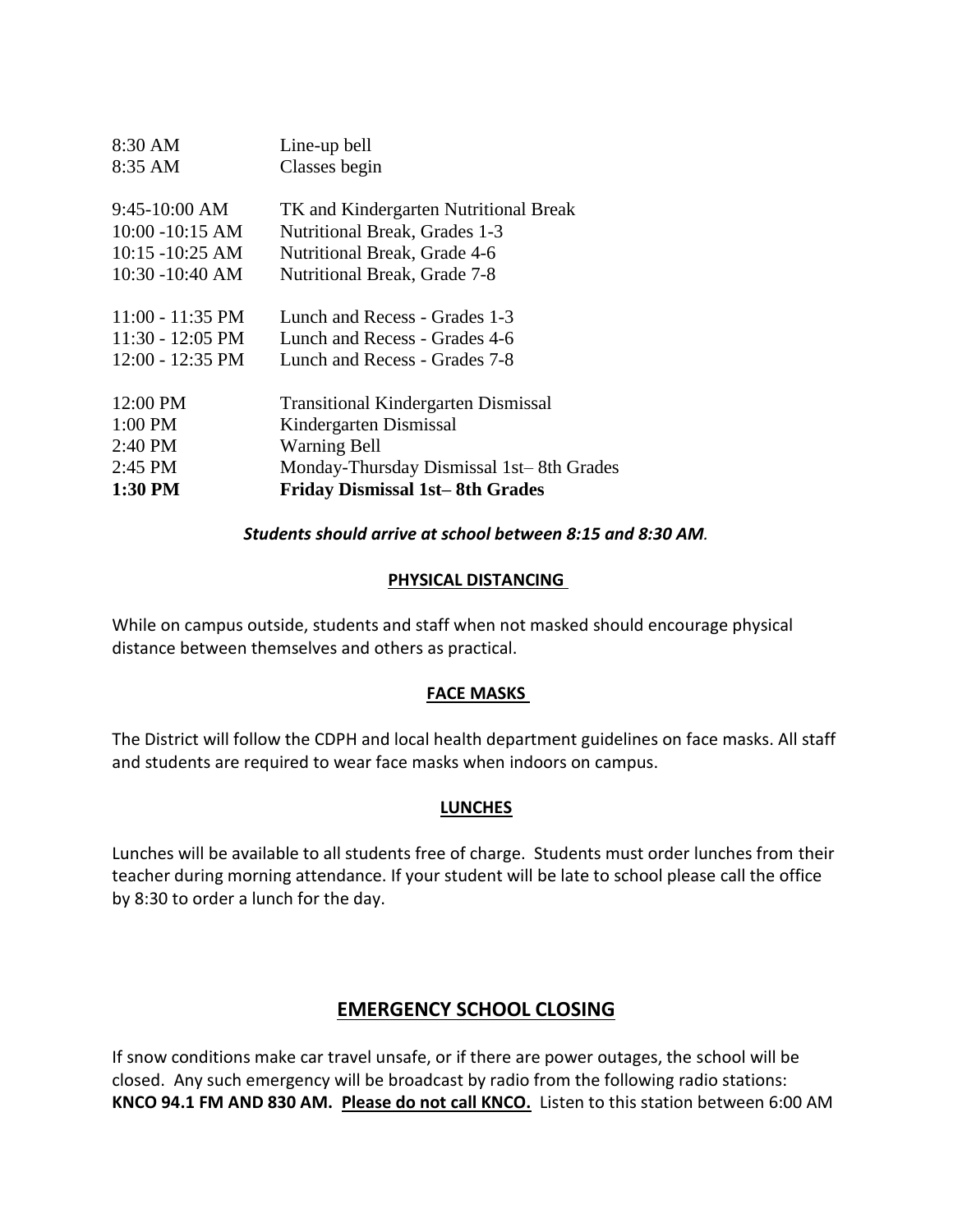to 7:30 AM for closure information. We will also call each student's home with our Emergency Telecommunication System. In the event that students need to be sent home from school, your student's emergency card procedures will be followed.

## **HEALTH AUXILIARY SERVICES**

Our school district offers minimal health services to all students. Contact the school office for information on new state and county programs.

## **TELEPHONE**

Student use of the telephone is limited to emergencies and unusual situations only. **Any afterschool arrangements, such as going home with a friend, need to be made by parents before school. The office phone will NOT be used for this purpose.**

## **BIRTHDAYS**

To protect our children from hurt feelings when not included, children are NOT to distribute party invitations at school. While we recognize the importance of celebrations in children's lives, food brought for celebrations and other activities should be approved by teachers. **ABSENCES**

Attendance at school is very important. A missed day equals missed learning opportunities. Students should miss school only when ill. Each absence must be verified. Please call the attendance clerk every day your student is absent stating the reason for the absence, and specifying the dates. Excused absences include medical or dental appointments, and illness. (Excessive medical/dental absences will require a doctor's note.) **Students who are absent on the day of extra-curricular activities (i.e. dances, sporting games) will not be able to participate in those unless, it is due to medical appointments.** 

If your child has a communicable disease, please notify the school upon diagnosis.

#### **COVID-19 DAILY SYMPTOM CHECKLIST**

You do not always know which people have a chronic illness or underlying health condition that increases their risk for serious consequences from Covid-19. By monitoring your family for symptoms and keeping your potentially sick family member home from school or work, you are helping to protect every child and adult in our community.

If you are having difficulty with at home symptom checks or temperature taking, please contact the school to make other arrangements. If you answer "YES" to any of the below questions, please refer to the instructions on the next two pages.

- Please record your temperature here
- Is your temperature 100.4 F or greater?
- Have you been exposed to someone with COVID-19 in the past 10 days?
- Do you feel ill?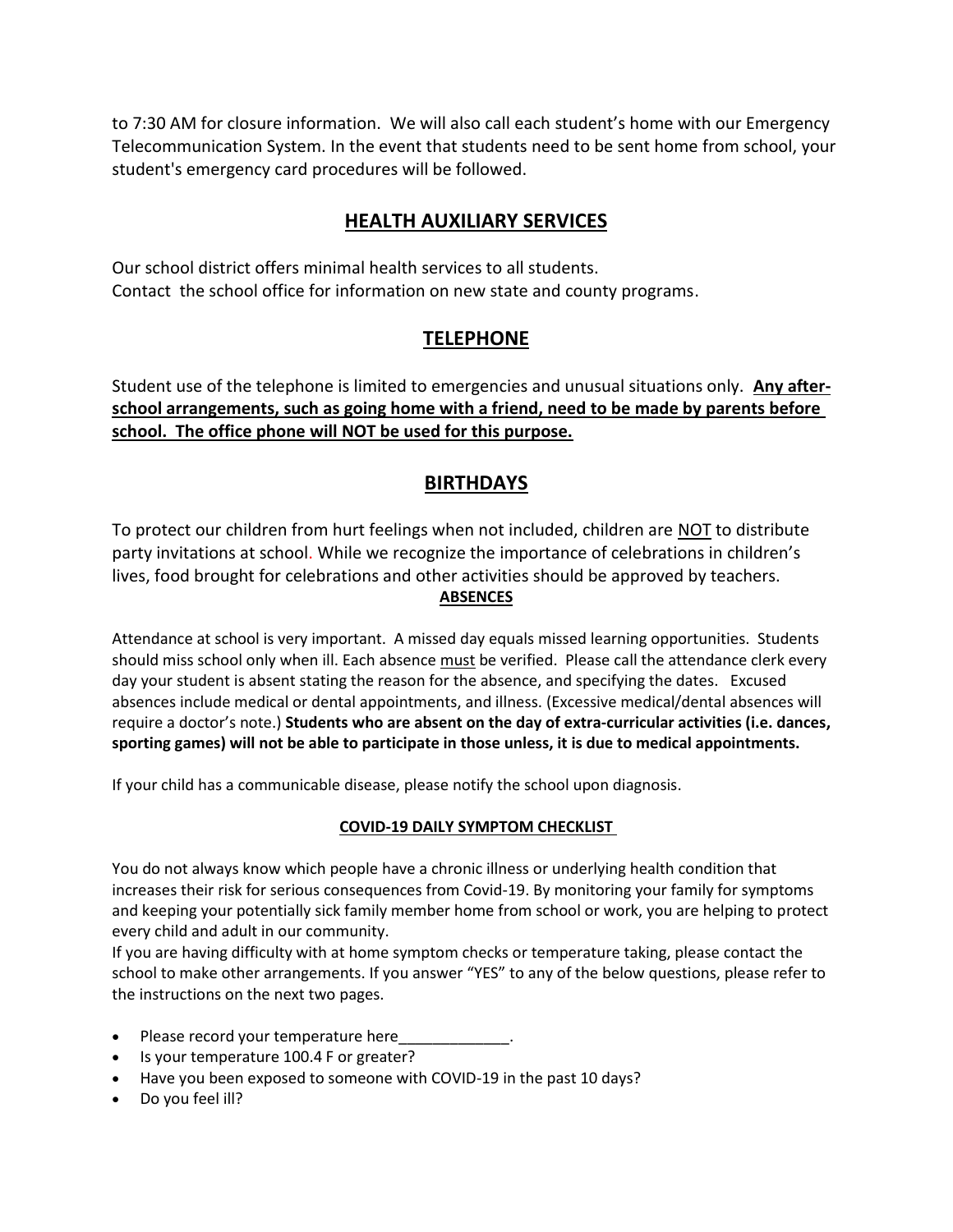- Do you have:
- Cough
- Difficulty breathing
- Sore Throat
- Congestion or runny nose
- Muscle or Body Aches (not associated with exercise)
- Fatigue
- Headache
- Chills
- New loss of taste or smell
- Nausea or Vomiting (unrelated to anxiety or eating)
- Diarrhea

#### **VISITING SCHOOL**

All visitors must come to the office to sign-in. If you are visiting a particular classroom, prior arrangements should be made with the teacher. It is requested that conferences or discussions with teachers be held during non-instructional time. Teachers will be happy to arrange appointments for special conference times. Student friends or Clear Creek Alumni, wishing to visit, must contact the office ahead of time. Permission will be granted by the school principal, based on convenience and class schedule so there is a minimum of disruption to the educational program. All visitors, staff, and students shall obey the No Tobacco or Alcohol signs at all times while on the Clear Creek School Campus. School visits will be allowed based on the current health department guidelines. Visitor policies will be reevaluate as we get updates from the county health department.

#### **SPECIAL SCHOOL ACTIVITIES**

Clear Creek School participates in various field trips as selected by teachers, parents, and students from all grade levels. The upper grades participate in an outdoor education program, ski program, dances, and other activities. Any parents transporting students must have proof of adequate insurance coverage, A DMV driving record print out, and a valid driver's license on file in the office prior to driving. (Forms are available in the office). All students and adults must wear seat belts. Per board policy, no siblings are allowed on field trips.

Special school activities will be scheduled based on the current health department guidelines. Special school activities will be reevaluate as we get updates from the county health department.

## **ITEMS FROM HOME**

The following items are not be be brought to school: Cell phones, pets, toys, knives, guns, bullets, water pistols, caps or cap guns, electronic devices, camera, sling shots, or other items which may be classified as dangerous or a nuisance. If cell phones are needed they must be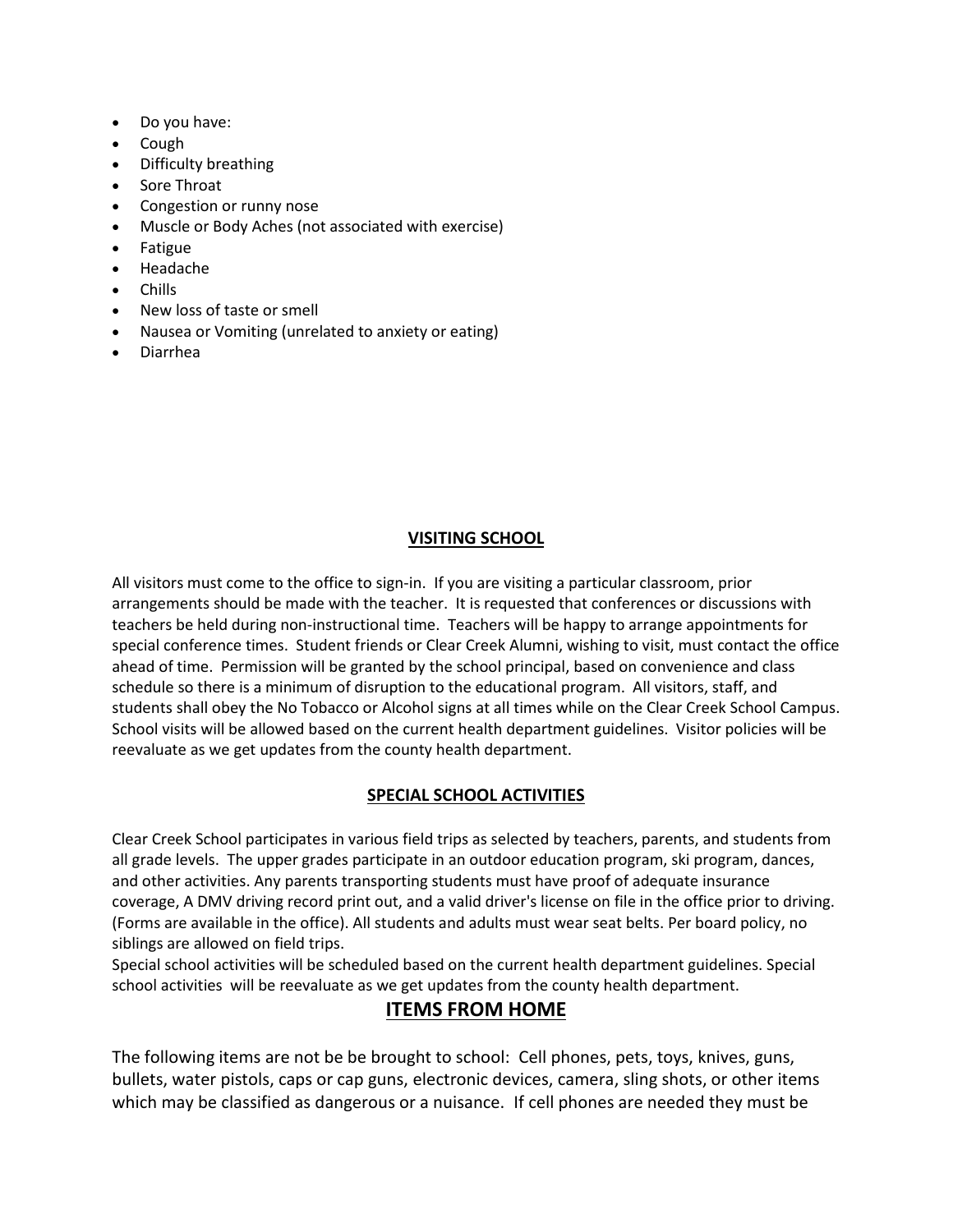checked into the office before school starts and picked up at the end of the day.

## **Students are not allowed to bring personal sports equipment to school**

While we will take care to protect personal items, Clear Creek School is not responsible for personal items brought on campus.

## **DRESS CODE**

State Law requires that students be clean and that they dress appropriately for the weather and school activities. Shirts that have inappropriate pictures, gestures, or statements or that distract from an educational environment, will not be permitted. Parents are urged to assist students in using good judgment in selecting their school clothing keeping in mind our educational setting.

For safety reasons, slick-soled shoes, flip-flops, athletic slides, slippers or bare feet are not acceptable. All shoes should have backs or a heal strap.

All tops must cover mid torso and all undergarments. No see through or net tops. No "shortshorts" are allowed. Shorts must be hemmed, (no "cut-off"), and at a mid-thigh length. The hem line should be below that which can be touched with the extended finger tip. Please join us in using good judgment with respect to appropriateness for an educational setting. Thank you.

Appropriate changes for running and exercise will be expected for physical education classes. **LOST AND FOUND**

We urge you to label your children's coats, sweaters, jackets, boots, mittens, caps, and lunch bags. If your child returns home minus an article of clothing, please check with the school immediately. If lost and found items are not claimed within a month, they will be given to a needy organization. Lost and Found is located in a large wooden box in the gym. Please check it.

## **TIME OF ARRIVAL AND DISMISSAL**

Children should arrive no earlier than 8:15 AM. Exceptions are made with prior arrangements or emergencies only. In the event your child is late for school, he/she must report to the office before going to class. School is dismissed at 12:00 PM for Transitional Kindergarten (TK), 1:00 PM for Kindergarten and 2:45 PM (1:30 PM on Fridays) for grades 1st-8th. Please make sure students are picked up on time unless under supervision at the Clear Creek Afterschool Program or other organized extra curricular activities. We cannot allow students to remain on campus unsupervised, including siblings of those participating in extra curricular activities.

On **Minimum Days,** grades K-8th are dismissed at **12:10 PM.**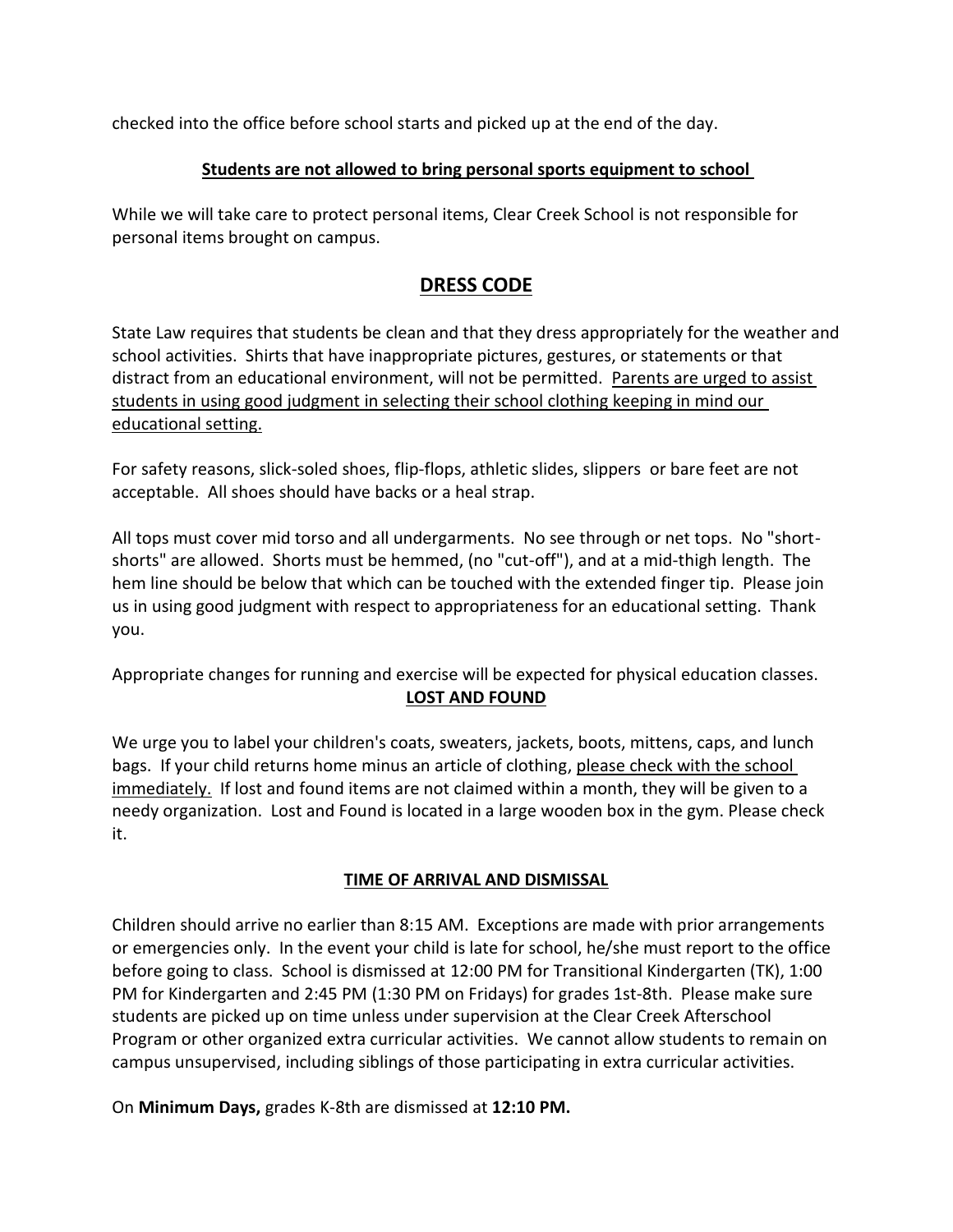If a student is not picked up within 1/2 hour of the appropriate departure time, the student's emergency card is used. (It is the parent's responsibility to keep this emergency card current.) If proper arrangements cannot be accommodated, the staff member in charge is directed to assume that there is an irreconcilable concern and is to immediately contact the Sheriff's office and/or the Co. Social Services, Child Protective Services. **PLEASE PICK STUDENTS UP ON TIME!!!**

## **Please drive with extreme caution when on campus. Parking places and correct traffic patterns are clearly marked.**

### **ATTENDANCE**

School hours are: 8:35 AM to 12:00 PM for TK/Transitional Kindergarten 8:35 AM to 1:00 PM for Kindergarten 8:35 AM to 2:45 PM for 1st—8th Grades, Monday—Thursday 8:35AM to 1:30 PM for 1st—8th Grades, **Fridays ONLY** 

It is the parent's responsibility to ensure that children between the ages of six and sixteen attend school the full time the public schools are in session. (EC 12101 - 12158). Phone calls, letters, and the School Attendance Review Board (SARB) will be used to help correct any attendance and tardy problems.

**State law (SB105) defines a student as "truant" if the student is absent without valid excuse 3 full days, or tardy or absent without valid excuse more than 30 minutes on 3 occasions in a school year, or any combination thereof.**

Clear Creek School will be utilizing an automated calling system to contact families if a student misses part or all of a school day. Please contact the school office if your student will be absent. If an absence is not cleared with the office by 10 AM an automated call will be generated.

If it is necessary for you to pick up your child during school hours, please come to the office first. Teachers will not release students unless the office has been contacted. Children will not be released to anyone other than a parent without written or verbal permission from the parent stating the person's name to whom the child will be released. If anyone is not permitted to pick up a child, the office needs specific court documents on file for legal verification.

A Short Term Independent Study Program is available to students needing to be away from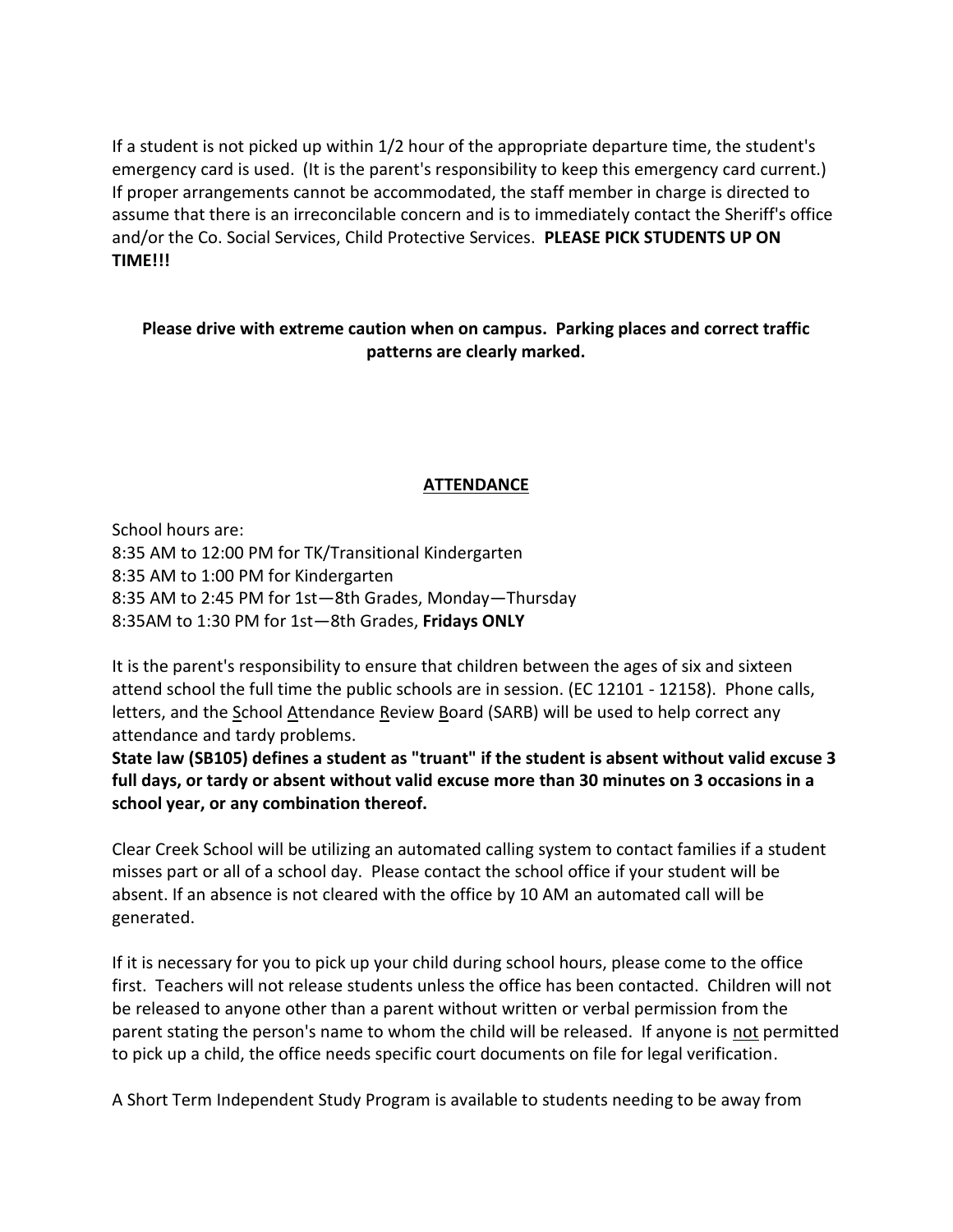school for 3 or more days for reasons other than excused absences. Prior arrangements need to be made with the office attendance personnel and class teacher. This is very important, as the school gets credit and funding for each day a student is at school or is involved in the Independent Study Program.

#### **TARDINESS**

If students are late, they are to report to the office before going to class. (UNEXCUSED tardies are used to define truancies. Please see above.) UNEXCUSED tardies may result in loss of privileges.

## **RESOURCE SPECIALIST & NURSING, SPEECH AND LANGUAGE, SPECIAL EDUCATION SUPPORT SERVICES , AND PSYCHOLOGIST**

Among the services available through the school district Special Education staff are the following:

1. Screening and identifying children needing special services or having speech and language challenges. Testing and identifying pupils who qualify for special education programs is done by the psychologist and Resource Teacher.

2. Providing support services when students qualify, via an I.E.P. (Individualized Education Plan).

3. Conferencing with teachers who plan classroom adjustments based on observations and recommendations. Consulting with teachers and parents of referred students before and during provision of special education services.

4. Parent resource connection to other agencies.

Children are referred for special education services on the basis of request by teachers or parents. Parents who would like an appointment may communicate with their child's teacher or telephone the school.

Nursing/health services are available only 1 day/per month.

Accommodations and modifications of regular education classes and course content are made for students with identified disabilities per each student's I.E.P. and/or 504 Team decision. They are included in the I.E.P. or 504 Plan.

#### **ACCIDENTS OR ILLNESS AT SCHOOL**

It is our policy to notify parents when a student is injured or becomes ill while at school. The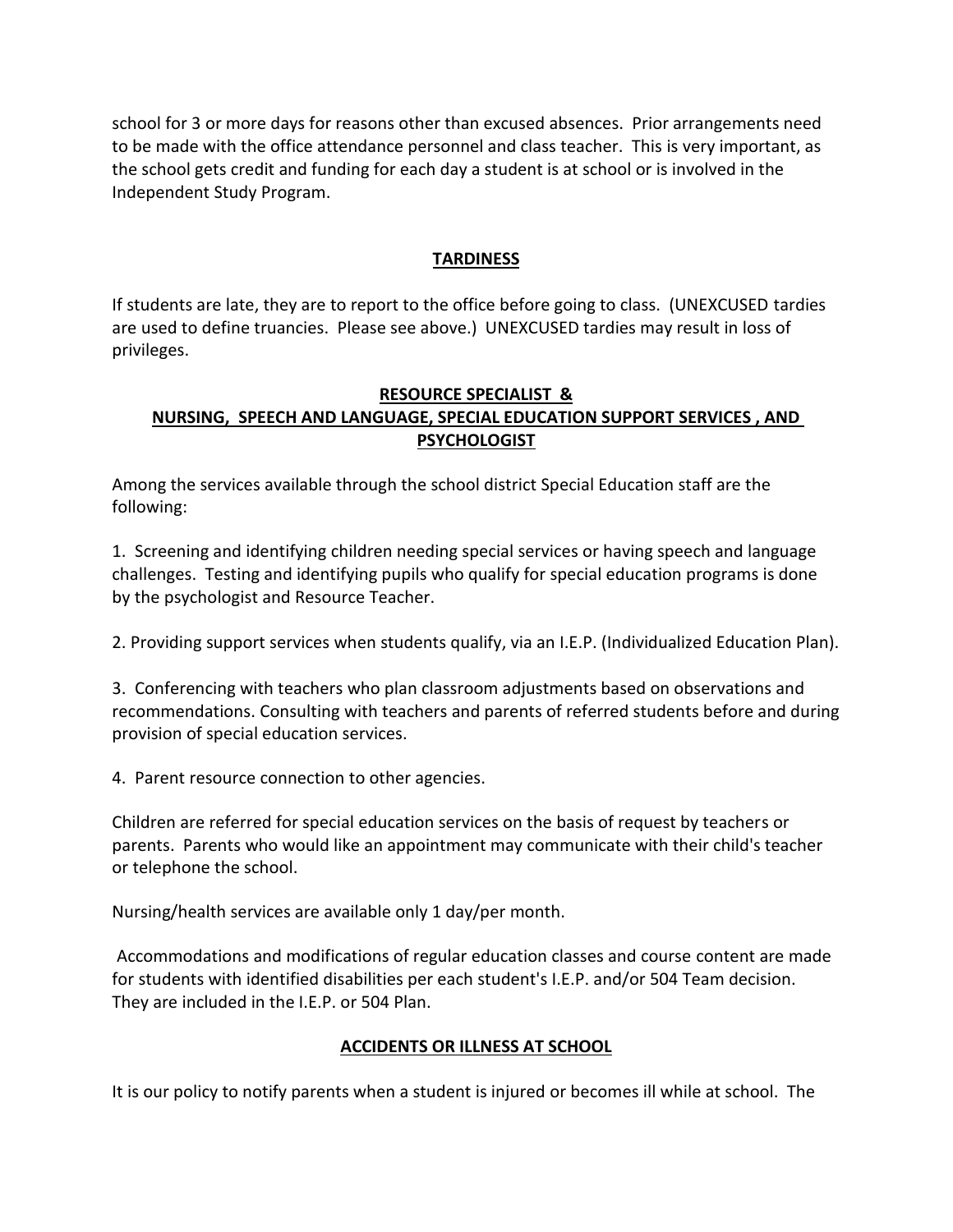staff usually determines the need for this notification. Please be certain to keep the office informed as to any change in your phone number. Emergency cards are sent home for each student. Please see that emergency cards are returned to the office immediately and updated throughout the year, as needed. The name and phone number of the person to be contacted in any emergency must also be on record. We recommend that you give written permission for your family doctor to give emergency treatment should you not be available.

## **CHANGE IN WALKING OR PICK-UP ROUTINE**

**Prior arrangements must be made by families for any changes in the routines of where children** go after school and a note by his/her guardian must accompany the child on any day changes are anticipated. If there is no such notification of change, the student will ride or walk as usual.

## **CHILDREN ON MEDICATION AT SCHOOL**

For any medication (including prescriptions, and non-prescriptions etc.) a form is supplied by the school. This form must be filled out by the child's doctor and signed by the doctor and parent/guardian. This will be kept on file at the school office for the school year.

All bottles of medication **MUST** be in the original containers, and labeled with the student's name and contents. All medication **WILL** be kept in the office and dispensed by the staff as designated by the Superintendent or Principal.

By law, no medication, whatsoever, will be given to students unless the above requirements are met completely.

## **CLEAR CREEK SCHOOL DISTRICT RULES AND GUIDELINES**

#### **1. BE IN CLASS ON TIME AND PREPARED WITH THE REQUIRED CLASS MATERIALS**

- Use the restroom before class, during recess or the lunch period.
- Be in the class on time with books, pens, pencils, and homework.
- Stop playing when the bell rings.
- Stand in line quietly before going into the classroom.
- Enter the classroom quietly, and sit down quietly, ready for class.

#### **2. RESPECT THE RIGHTS AND PROPERTY OF OTHERS**

- Do not damage, steal, deface, or otherwise destroy any property, including things belonging to students and the school.
- Do not get into another student's desk.
- Be respectful to other persons.
- Do not tease or bother another student.
- Profane and obscene language, immoral behavior or talk, and obscene gestures, are inappropriate.
- Honesty is expected at all times.

#### **3. BEHAVIOR MUST NOT DISRUPT THE TEACHING/LEARNING PROCESS**

- Raise your hand when you wish to speak in the class, and do not interrupt.
- When permitted, use a low voice when talking to a neighbor.
- Stay in your seat unless there is a purpose for being up.
- Do not make unnecessary noise.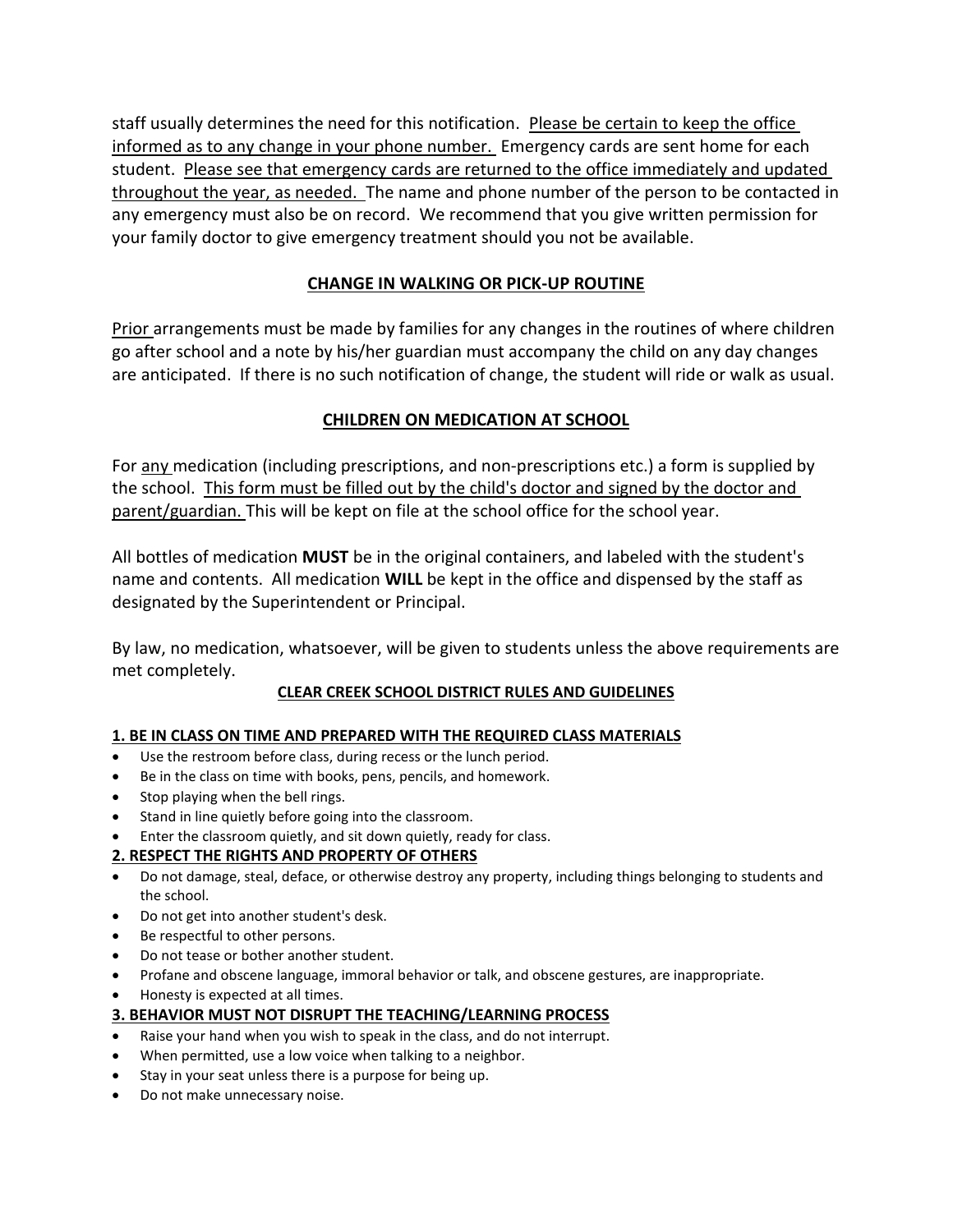- No chewing gun allowed.
- Radios, tape recorders, and electronic games are not permitted in school.
- Items for class "sharing" are to be teacher approved and remain within the classroom.

#### **4. BE COURTEOUS, RESPECTFUL, AND COOPERATIVE AT ALL TIMES**

- Do not call names or say anything that will hurt another person.
- Do not litter. Help keep the school clean.
- Address students and staff properly.
- Use "please" and "thank you".
- Do not argue when asked to do something by the staff.
- Know and follow the school rules and guidelines.
- Hats may be worn in the classroom at the teacher's discretion, but hats are to be removed inside common public areas of the school such as the office, library and Multi-purpose room.

#### **5. EXHIBIT BEHAVIOR THAT IS SAFE FOR YOU AND WILL NOT ENDANGER OTHERS**

- Touching or pushing other students can cause problems.
- Do not lean back in chairs.
- Use athletic equipment properly.
- Students must remain on school grounds during the entire school day.
- Do not throw any objects at another person.
- No student shall bring alcohol, tobacco, or illegal drugs on campus at any time.
- $\bullet$

## **STUDENT RESPONSIBILITIES**

- 1. Use common sense and respect the rights of others.
- 2. Pupils should arrive at school between 8:15 AM and 8:30 AM.
- 3. Students are not to be in any room or play area without adult supervision.
- 4. All play must stop at the bell and students should report promptly to their classes.
- 5. When classes are not in session, students are to remain on the playground. Students are not allowed in the parking areas, traffic zones, or around buildings not near playgrounds.
- 6. Bicycles, skateboards, hoverboards, scooters or roller blades are not to be ridden on the campus at any time. If a bicycle or skateboard is ridden to school it must be checked in and left in the office during school hours.
- 7. Clear Creek School is a "Public Entity" under FFA regulation. Therefore, we can not approve any outdoor Drone/UAS use on campus.
- 8. Students must have permission from the office before leaving school during school hours. Permission will be given only if the student is called for by a parent or the parent sends a note.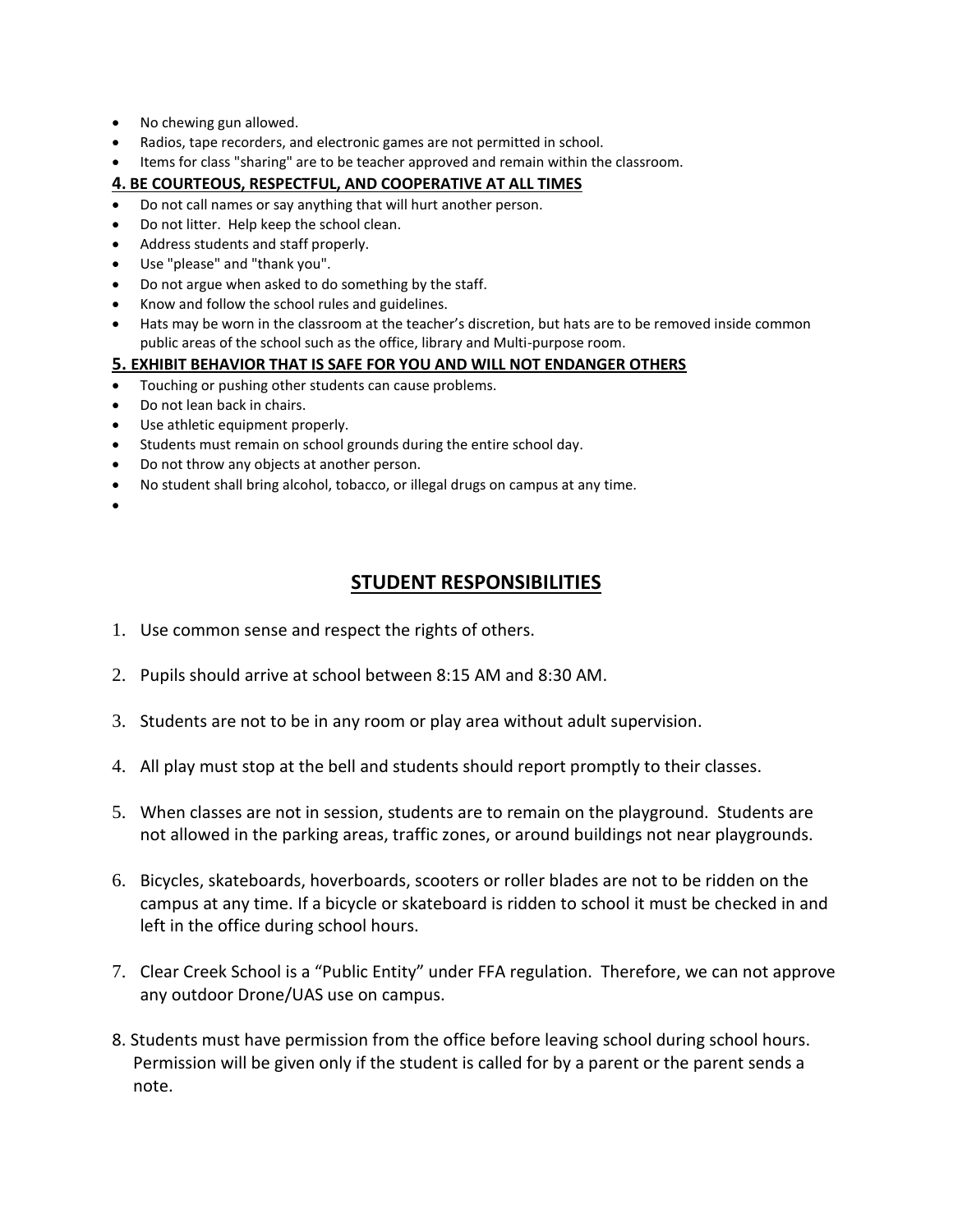The following information related to volunteer assistance guidelines and parent's assistance is intended to be used as a tool to help in the overall educational process of all students. Parents are an essential part of the educational program. Here is how you can help your child:

#### **PARENT RESPONSIBILITIES**

- Regular and reasonable bed times with at least 8 hours sleep for upper grade students and 10 hours for primary grade students.
- Monitor and limit TV time and emphasize watching educational programs. (Short TV time equals higher academic achievement.)
- Read to your child.
- Encourage your children to read.
- Set up a specific time and place that is free of distractions to do homework.
- Determine a specific place to put finished homework each night.
- Give positive reinforcement for a job well done.
- Allow free and fun time for your children
- Design and keep assigned chores appropriate to the age level. (Ask your teacher for appropriate lists.)
- Allow a time for communication about school and daily assignments.
- Make sure children receive a good breakfast.
- Send a nutritional snack for break time.
- Know our school handbook information.
- $\bullet$
- Work positively with the staff to best help your child.
- rovide access to libraries in town.
- Incorporate vacations with educational and travel opportunities.
- Make sure attendance is consistent and punctual.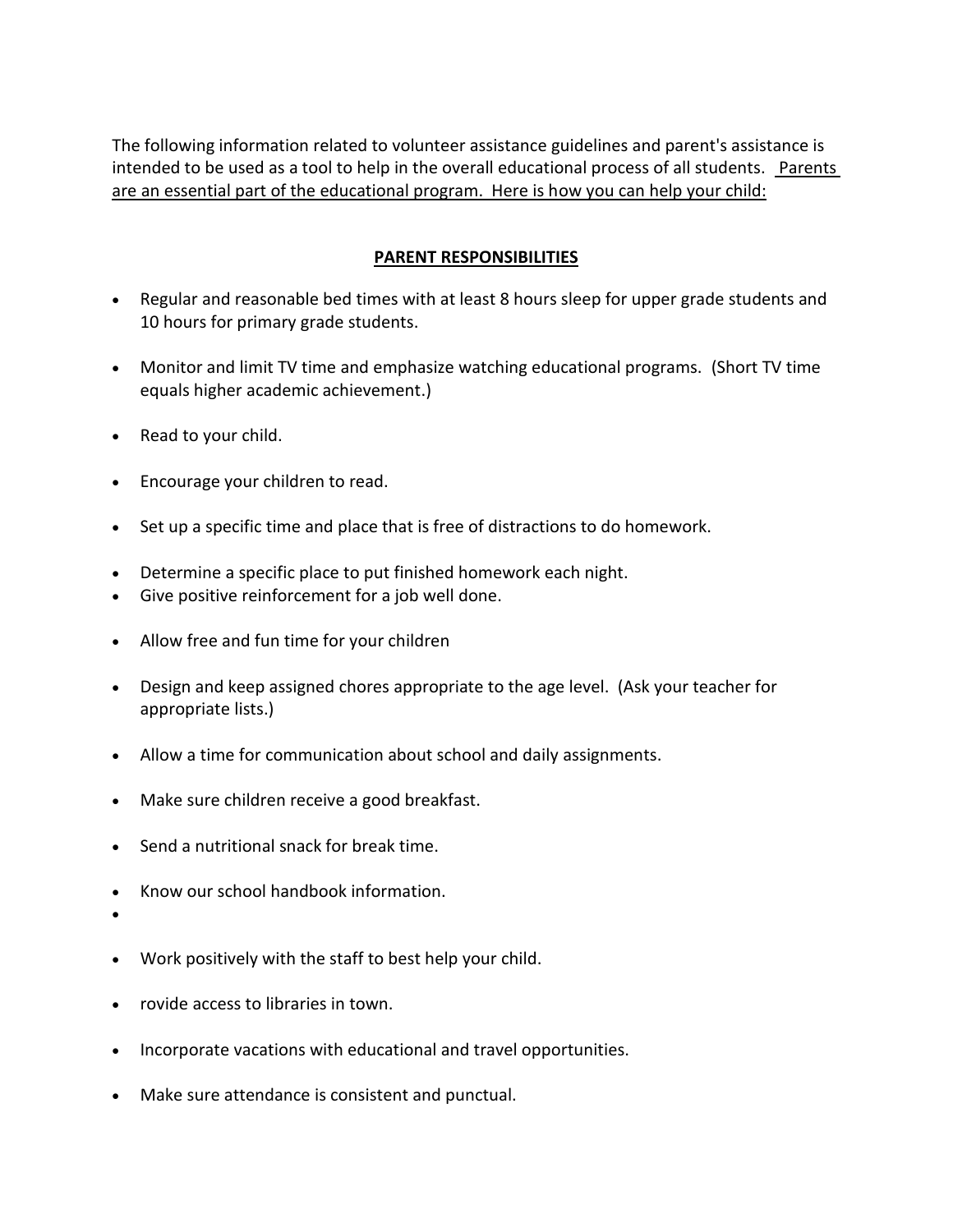- Send children to school with needed materials and supplies.
- Clarify situations with the teacher first. Set an appointment if needed.
- Read "newsletters" from teachers and school.
- Emphasize and expect appropriate behavior.
- Be consistent with your children.

 $\bullet$ 

 **If you have any questions about any actions taken, programs, or other areas, please talk with the teacher first. If the issue cannot be resolved, the next step would be talking with the teacher and the Principal. After that, the next step is for the parent, teacher, and Principal/Superintendent to meet. The last step is the parent, teacher, Principal/Superintendent and Board President to meet to reach a satisfactory resolution. If it cannot be satisfactorily taken care of, a letter can be sent to the Board of Trustees President, either directly or through the Superintendent. A special meeting may be called to consider input and the Board's decision is final.**

## **NOTES**

# **HOME OF THE COUGARS**

If the student has answered YES to one or more of the Daily Symptom Check questions, then they should STAY HOME, CONTACT THE SCHOOL, and follow up according to one of the following: A. If the student answered YES to one or more of the Daily Symptom Check questions and they followed up with a Covid- 19 test that had a negative result, then they may return to school when the following conditions are met:

- Symptoms are resolving (not necessarily completely resolved)
- Fever free for 24 hours without the use of fever reducing medications
- 4 hours without an incidence of diarrhea
- Submission to school of negative Covid-19 test.

If the student answered YES to one or more of the Daily Symptom Check questions and they followed up with a Covid- 19 test that had a positive result, then they may return to school when the following conditions are met:

• It has been 10 days since the onset of symptoms